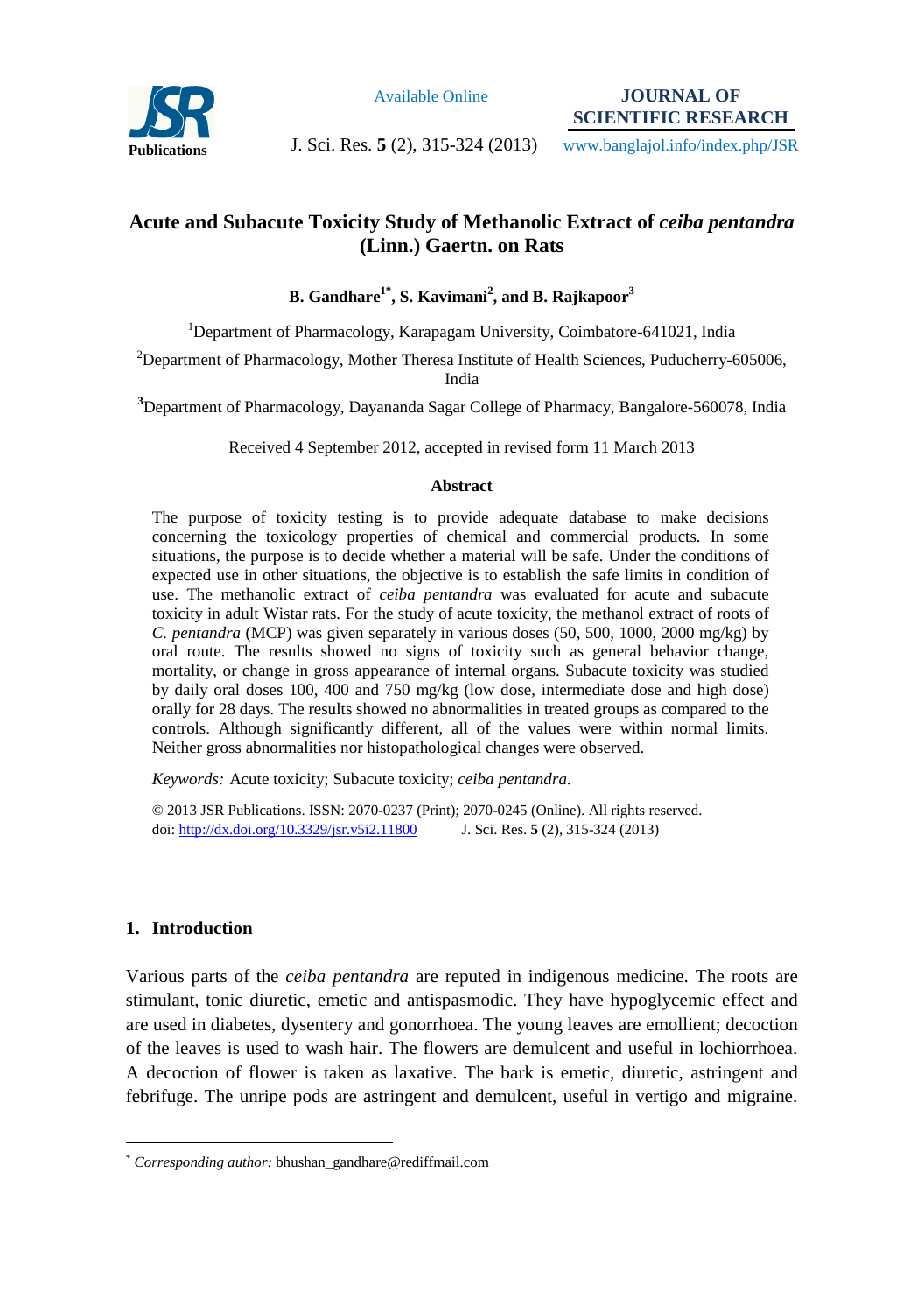In Nigeria the seed oil is used in rheumatism. The tree yields a dark almost opaque gum similar to tragacanth and is used as substitute for katira gum. It is astringent, tonic and laxative. The gum is given in bowel complaints, painful micturation and gonorrhea [1].

The organization for economic corporation and development (OECD) panel of experts defines acute toxicity as "the adverse effect occurring within a short time of (oral) administration of a single dose of a substance or multiple doses given within 24 hrs. And subacute toxicity as "the advance effects occurring as result of the repeated daily (oral) dosing of a chemical to experimental annual for part (not exceeding 10%) of the life span [2]. Although opinions different on the length of exposure. Exposure in a subacute study is generally from 1-3 months. The National Academy of Science (NAS) defines subacute exposure from a few days to 6 months [3]. When these times are translated terms of human exposure, acute toxicity represents life threatening crises of accidental catastrophes and over doses, suicidal attempts acute toxicity, on the other hand, represents daily ingestion or additive or agricultural chemical residues food.

The purpose of toxicity testing is to provide adequate database to make decisions concerning the toxicology properties of chemical and commercial products. In some situations, the purpose is to decide whether a material will be safe. Under the conditions of expected use in other situations, the objective is to establish the safe limits in condition of use. This process is called hazard evaluation and would contribute to the introduction of new industrial chemicals and household products.

Subacute toxicity testing gives the valuable information on the cumulative toxicity of a substance, forget organs, physiological organ and metabolic of a compound at low dose prolonged exposure. A wide variety of adverse effect can be detected. The result from such studies can provide information's which will aid in selecting dose level.

The long term safety level of a compound can be predicted from acute or shorter than subacute studies [4, 5]. Acutely non-toxic compounds may be toxic from prolong exposure, even at low dose level, due to cumulation, changes in enzyme level and disruption of physiological and biochemical homeostasis.

Oral and inhalation subacute studies are generally carried out in three months. In shorter live animals (rodents) and one year in longer lived animals (dogs and monkeys). Subacute plural studies are usually performed in one month or tests. The common routes of administration employed in subacute toxicities studies are oral, dermal and respiratory.

### **2. Materials and Methods**

## **2.1.** *Preparation of alcoholic plant extract*

Freshly collected root of *ceiba pentandra* was dried in shade and pulverized to get a coarse powder. A weighed quantity of the powder (1200g) was passed through sieve number 40 and subjected to hot solvent extraction in a soxhlet apparatus using methanol, at a temperature range of 550C to 650C. Before and after every extraction the marc was completely dried and weighed. The filtrate was evaporated to dryness at 400C under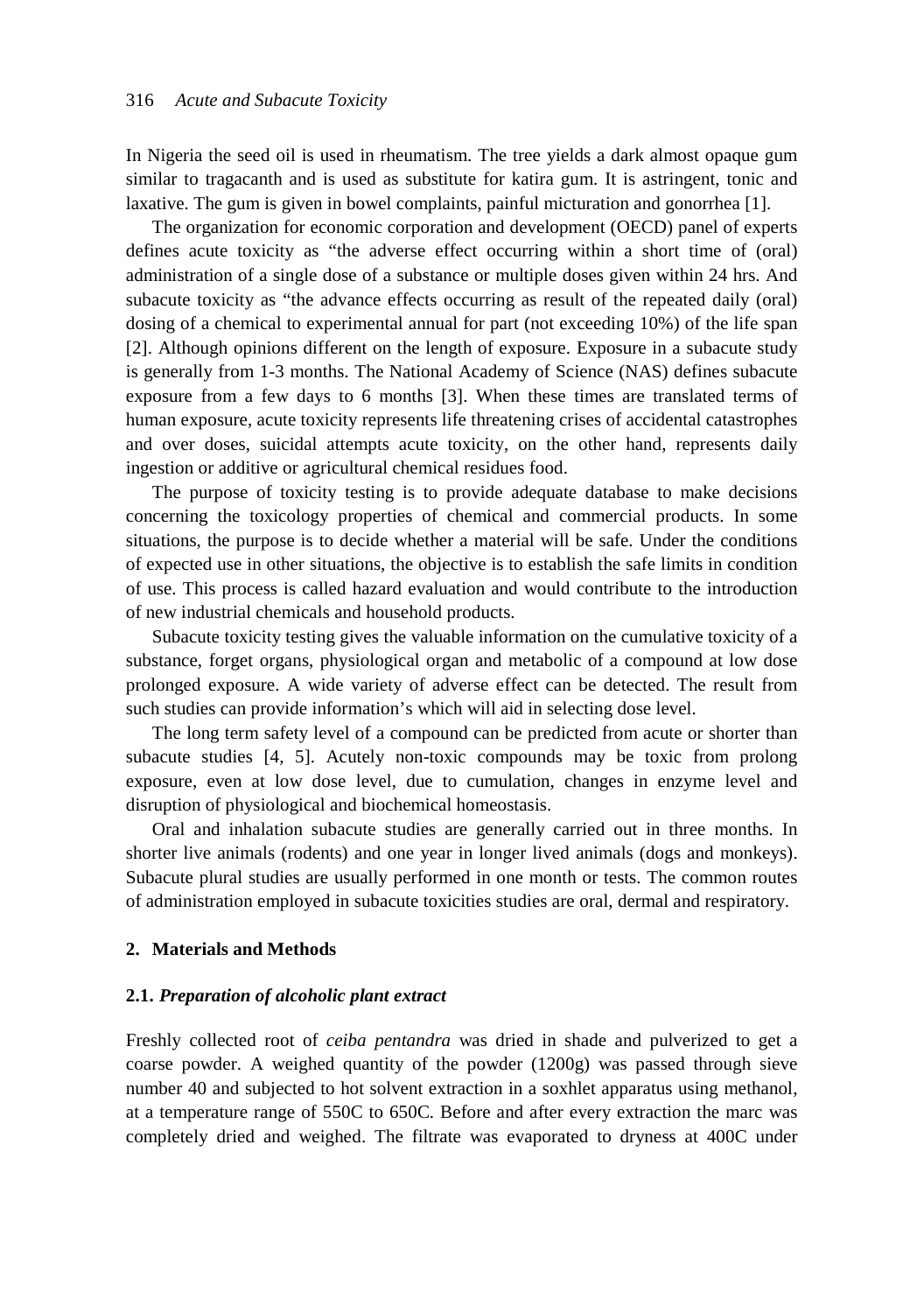reduced pressure in a rotary vacuum evaporator. The percentage yield of methanolic extract was 8.83% w/w.

### **2.2.** *Experimental animals*

Adult male and female Wistar rats  $(125-150 \text{ g})$  were used for acute and subacute toxicity study. These animals were kept in polypropylene cages under identical animal house condition and provided with standard pellet and water *ad libitum*. Each cage contained 3 rats of the same sex with a bedding of husk, and 12-hour light/dark cycles were provided. Environmental conditions were maintained at a temperature of  $22^{\circ}C \pm 2^{\circ}C$  and a relative humidity of  $60\% \pm 10\%$ .

### **2.3.** *Acute oral toxicity studies*

Toxicity studies conducted as per internationally accepted protocol drawn under OECD No 420 guidelines [6]. The overnight fasted rats were divided into 4 groups, each group consisting of 3 animals. The methanol extract of roots of *C. pentandra* was given separately in various doses (50, 500, 1000, 2000 mg/kg) by oral route. After administration of the extract, the animals were observed continuously for the first two hours and 24 hrs to detect changes in the behavioural responses and also for tremors, convulsion, salivation, diarrhoea, lethargy, sleep and coma and monitored for any mortality.

## **2.4.** *Subacute toxicity studies*

Four groups of rats were used in subacute toxicity study of methanol extract of roots of *C. pendantra* and each group consists of 6 rats. The groups and treatment were designed as follows:

Group 1 - Control treated with saline (2 ml/kg, p.o.) Group 2 - *C. pendantra* (100 mg/kg, p.o.) Group 3 - *C. pendantra* (400 mg/kg, p.o.) Group 4 - *C. pendantra* (750 mg/kg, p.o.)

Six groups of rats received *C. pentandra* at 100, 400 and 750 mg/kg (low dose, intermediate dose and high dose) orally for 28 days. The group which served as control received equivalent quantity of normal saline orally. Animals were observed for signs and symptoms, behaviour alteration, food and water intake and body weight changes. All animals were observed twice daily for mortality during the 28 day period of study. The weight of each rat was recorded on day 0 and at weekly intervals throughout the course of the study. The group mean body weights were calculated.

At the end of the 28-day period the animals were fasted overnight. The following morning, each animal was heparinised and blood samples were collected from the orbital sinus. The blood sample was collected after 24 h of the last doses of alcoholic extracts.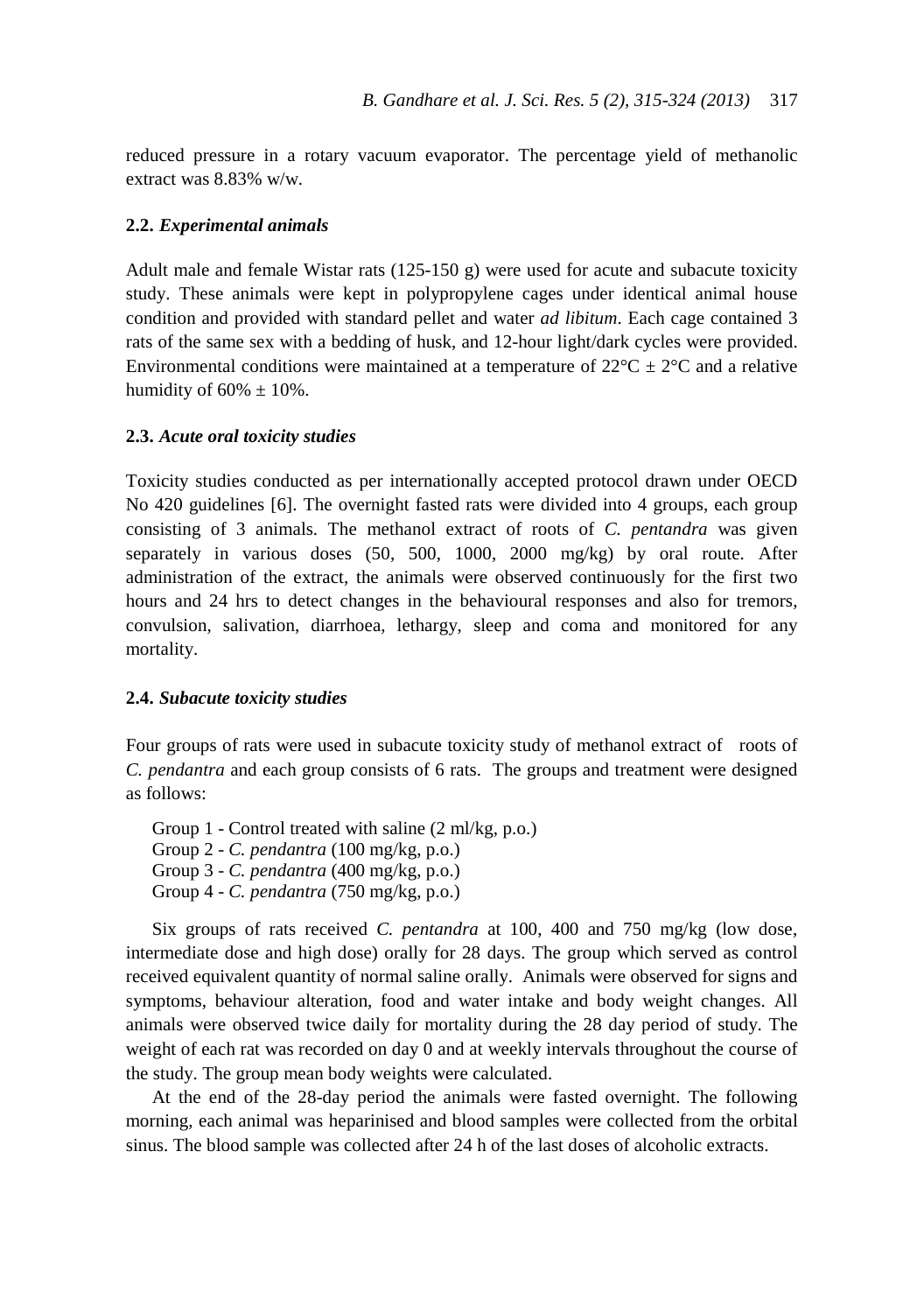#### 318 *Acute and Subacute Toxicity*

Haematological analyses were performed in total blood was collected in heparinized funnels and tubes with EDTA The relative blood indices white blood cell count (WBC), red blood cell count (RBC), haemoglobin (Hb), erythrocyte sedimentation rate (ESR), platelets, clotting time and packed cellular volume (PCV) were determined using routine method [7]. In addition, biochemical analyses were performed in serum obtained after centrifugation of total blood without anticoagulants, at 2400 rpm for 15 min. the analysis of blood glucose [8], Cholesterol [10], serum glutamate pyruvate (GPT) [9] and glutamate oxaloacetate transaminase (GOT) [9], alkaline phosphatase, total bilirubin [11], Urea and BUN [12], total protein and albumin [13] and creatinine [14] were estimated in serum. Urine samples were also collected at the end of the study period and analyzed for specific gravity, pH, glucose, proteins, ketones, and occult blood. At the end of 28 days, experiment animals were autopsied and vital organs viz. liver, kidney, spleen, lung, heart and brain were removed and subjected to gross examination and later weighed.

Since liver and kidney are organs of metabolism and excretion, potentially toxic agents are likely to affect them. So, portions of these organs were fixed in buffered 10% formalin and  $5 \mu$ m thick paraffin sections were made and stained with haemotoxylin and eosin [15] for microscopic examination.

### **2.5.** *Statistical analysis*

The values were expressed as mean  $\pm$  SEM. Statistical analysis was performed by one way analysis of variance (ANOVA) followed by Tukey multiple comparison test. *P* values < 0.05 were considered as significant.

## **3. Results and Discussion**

#### **3.1.** *Acute toxicity studies*

Acute toxicity has been defined variously by various experts. The organization for economic cooperation and development (OECD) panel of experts has defined acute toxicity as "the adverse effect occurring within a short time of (oral) administration of a single dose of a substance or multiple doses given within a span of 24 hours.

The purpose of acute toxicity studies is to determine the  $LD_{50}$  values which help in determining the safe dose range at which the drug can be used such that there is no harmful or lethal effect on the animal.

No mortalities had occurred during acute toxicity studies show the *C. pentandra* did not produce death even at high dose (2 g/kg) and so it is found to be safe.

## **3.2.** *Subacute toxicity studies*

It was observed that the animals fed with extract of *C. pendantra* were healthy. No unusual changes in behavior or in locomotor activity, no ataxia, and no signs of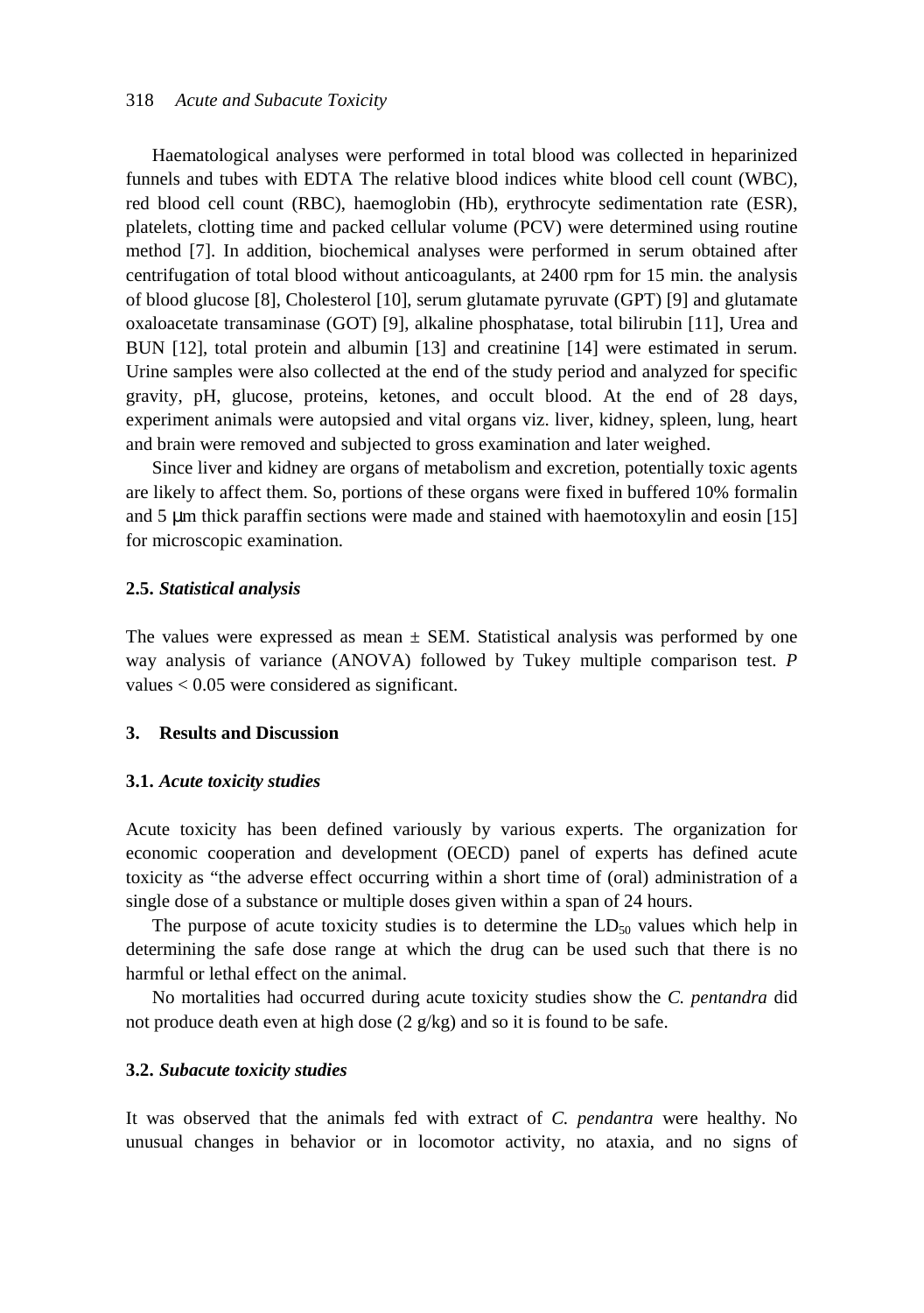intoxication were observed during the 28-day period. No differences were found in growth between the control group and the animals fed with different levels of the extract of *C. pentandra*, (Table 1). No change in fur coating, eyes and respiratory functions. There was no significant difference in the food and water consumption between the treatment and control groups.

| Treatment  | Dose<br>(mg/kg) | Body weight (gm) |                            |  |  |  |
|------------|-----------------|------------------|----------------------------|--|--|--|
| Control    |                 | Initial          | After 28 days<br>treatment |  |  |  |
|            |                 | $160 \pm 0.9$    | $183 \pm 1.4$              |  |  |  |
|            | 100             | $169 \pm 1.1$    | $189 \pm 1.7$              |  |  |  |
| <b>MCP</b> | 400             | $165 \pm 0.7$    | $190 \pm 1.3$              |  |  |  |
|            | 750             | $158 \pm 1.4$    | $192 \pm 1.6$              |  |  |  |

Table 1. Changes in body weight of rats following treatment with different doses of MCP.

 $N = 6$  animals in each group; values are expressed as mean  $\pm$  SEM.

 *NS* = Statistically not significant.

Data were analyzed by one-way ANOVA followed by Tukey multiple comparison test.

Haematological parameters, RBC, WBC (Total), Hb, ESR, platelets, clotting time and PCV, in both control and experimental rats, were not significantly different (*P* >.05) for *C. pentandra* (Table 2). All values were found to be within the normal range for rats, and there were no differences between the groups.

| Treat-<br>ment | Dose<br>(mg)<br>kg)      | Hb<br>$(gm\% )$     | <b>RBC</b><br>$(10^6)$<br>$mm3$ ) | Total<br><b>WBC</b><br>$(10^3)$<br>$mm3$ ) | <b>ESR</b><br>$\rm (mm/$<br>$1st$ hr) | Platelets<br>(K/uL) | Clotting<br>time<br>(sec.) | <b>PCV</b><br>(% )      |
|----------------|--------------------------|---------------------|-----------------------------------|--------------------------------------------|---------------------------------------|---------------------|----------------------------|-------------------------|
| Control        | $\overline{\phantom{a}}$ | $12.85 \pm$<br>0.56 | $4.02 \pm$<br>0.58                | $8.10 \pm$<br>0.24                         | $3.05 \pm$<br>0.06                    | $595 \pm$<br>19.18  | $129.64 +$<br>1.37         | 38 <sub>±</sub><br>2.83 |
|                | 100                      | $13.17 \pm$<br>0.35 | $4.15 \pm$<br>0.25                | $7.86 \pm$<br>0.17                         | $3.12 \pm$<br>0.07                    | $580 \pm$<br>23.24  | $134.83 \pm$<br>2.20       | $42 \pm$<br>1.36        |
| <b>MCP</b>     | 400                      | $14.08 \pm$<br>0.62 | $4.37 \pm$<br>0.32                | $8.06 \pm$<br>0.26                         | $3.10 \pm$<br>0.10                    | $595 +$<br>26.58    | $128.33 +$<br>0.78         | $46\pm$<br>2.66         |
|                | 750                      | $13.94 \pm$<br>0.94 | $4.46 \pm$<br>0.35                | 7.93±<br>0.23                              | $3.04 \pm$<br>0.15                    | $605 \pm$<br>23.59  | $126.10 +$<br>2.34         | $40 \pm$<br>2.56        |

Table 2. Effect of MCP on haemotological changes in rats.

 $N = 6$  animals in each group; values are expressed as mean  $\pm$  SEM.

*NS* = Statistically not significant.

Data were analyzed by one-way ANOVA followed by Tukey multiple comparison test.

The levels of serum analytes, such as glucose, cholesterol, alkaline phosphatase, total bilirubin, urea, BUN, total protein, and creatinine were not significantly different between the control and the experimental groups of rats (*P*>0.05) when fed with *C. pentandra* (Tables 3 and 4). In other hand, serum glutamate pyruvate (GPT) and glutamate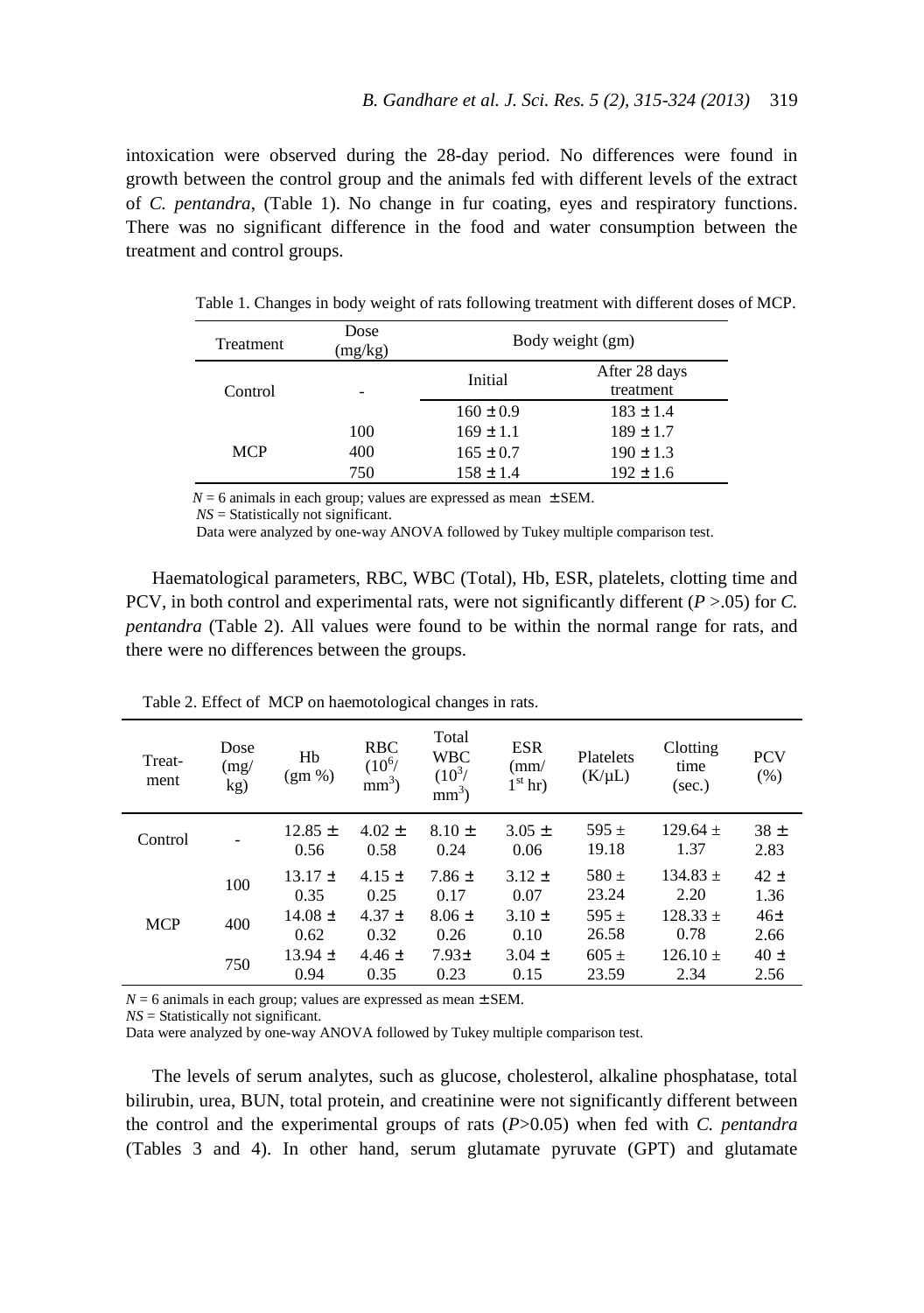oxaloacetate transaminase (GOT) were significantly raised when compared to control group rats. Analysis of the urinary metabolite levels (specific gravity, pH, glucose, proteins, blood cells, and ketones) showed trace or no presence of these in both control and experimental animals fed with extract (Table 5).

| Treatment  | Dose<br>(mg/kg) | Glucose<br>$(mg\%)$      | Cholesterol<br>(mg%) | <b>SGPT</b><br>(U/L)    | SGOT<br>(U/L)          | AL P<br>(U/L)  | Total Bil.<br>$(mg\%)$ |
|------------|-----------------|--------------------------|----------------------|-------------------------|------------------------|----------------|------------------------|
| Control    | ۰               | $86 \pm 1.5$             | $118 \pm 1.70$       | $130.8 \pm 2.0$         | $62.5 \pm 1.3$         | $192 \pm 2.1$  | $0.83 \pm 0.04$        |
|            | 100             | $94 \pm 2.10^{\text{a}}$ | $110 \pm 1.65$       | $124.6 \pm 2.9$         | $58.0 \pm 1.7$         | $189 \pm 1.96$ | $0.79 \pm 0.07$        |
| <b>MCP</b> | 400             | $89 \pm 1.8$             | $108 \pm 1.98$       | $118.5 \pm 1.4^b$       | $65.0 \pm 2.4$         | $190 \pm 1.75$ | $0.86 \pm 0.02$        |
|            | 750             | $97 \pm 2.0^{\circ}$     | $113 \pm 2.86$       | $148.0 \pm 2.7^{\circ}$ | $76.0 \pm 2.0^{\circ}$ | $183 \pm 2.0$  | $0.84 \pm 0.06$        |

Table 3. Effect of MCP on biochemical parameters in rats.

 $N = 6$  animals in each group; Values are expressed as mean  $\pm$  SEM.

 $^{a}P<0.01$ ;  $^{b}P<0.05$  vs control.

*NS* = Statistically not significant.

Data were analyzed by one-way ANOVA followed by Tukey multiple comparison test.

Table 4. Effect of MCP on biochemical parameters in rats.

| <b>Treatment</b> | Dose<br>(mg/kg)          | Urea<br>(mg%)   | <b>BUN</b><br>(mg%) | Creatinine<br>$(mg\%)$ | Total protein<br>$(gm\%)$ |
|------------------|--------------------------|-----------------|---------------------|------------------------|---------------------------|
| Control          | $\overline{\phantom{a}}$ | $31.5 \pm 1.14$ | $23.65 \pm 2.13$    | $0.8 \pm 0.10$         | $8.0 \pm 1.10$            |
| <b>MCP</b>       | 100                      | $34.7 \pm 1.43$ | $25.97 \pm 1.17$    | $0.7 \pm 0.02$         | $7.5 \pm 1.06$            |
|                  | 400                      | $30.5 \pm 1.57$ | $27.24 \pm 1.78$    | $0.8 \pm 0.07$         | $8.2 \pm 1.20$            |
|                  | 750                      | $39.2 \pm 2.0$  | $26.16 \pm 2.34$    | $0.9 \pm 0.09$         | $7.8 \pm 1.28$            |

 $N = 6$  animal in each group ; Values are expressed as mean  $\pm$  SEM.

*NS* = Statistically not significant.

Data were analyzed by one-way ANOVA followed by Tukey multiple comparison test.

| Table 5. Effect of MCP on urine analysis in rats. |
|---------------------------------------------------|
|---------------------------------------------------|

| Treatment  | Dose<br>(mg/kg)              | Specific<br>gravity | pH            | Glucose | Protein | Ketone<br>bodies | <b>Blood</b><br>cells |
|------------|------------------------------|---------------------|---------------|---------|---------|------------------|-----------------------|
| Control    | $\qquad \qquad \blacksquare$ | $1.02 + 0.04$       | $6.72 + 0.19$ | NIL.    | NIL.    | NIL.             | NIL                   |
|            | 100                          | $1.03 + 0.06$       | $6.58 + 0.18$ | NIL.    | NIL.    | NIL.             | NIL.                  |
| <b>MCP</b> | 400                          | $1.04 + 0.03$       | $6.59 + 0.16$ | NIL.    | NIL.    | NIL.             | NIL.                  |
|            | 750                          | $1.06 + 0.02$       | $6.25 + 0.24$ | NIL.    | NIL.    | NIL.             | NIL.                  |

 $N = 6$ ; Values were expressed as mean  $\pm$  SEM.

 *NS* = Statistically not significant.

Data were analyzed by one-way ANOVA followed by Tukey multiple comparison test.

Table 6 depicts the organ-to-body mass ratios of animals at the end of 28 days' feeding. No abnormal changes were observed in organ mass with respect to body mass of extract of *C. pentandra* fed rats in comparison with controls. Observations of gross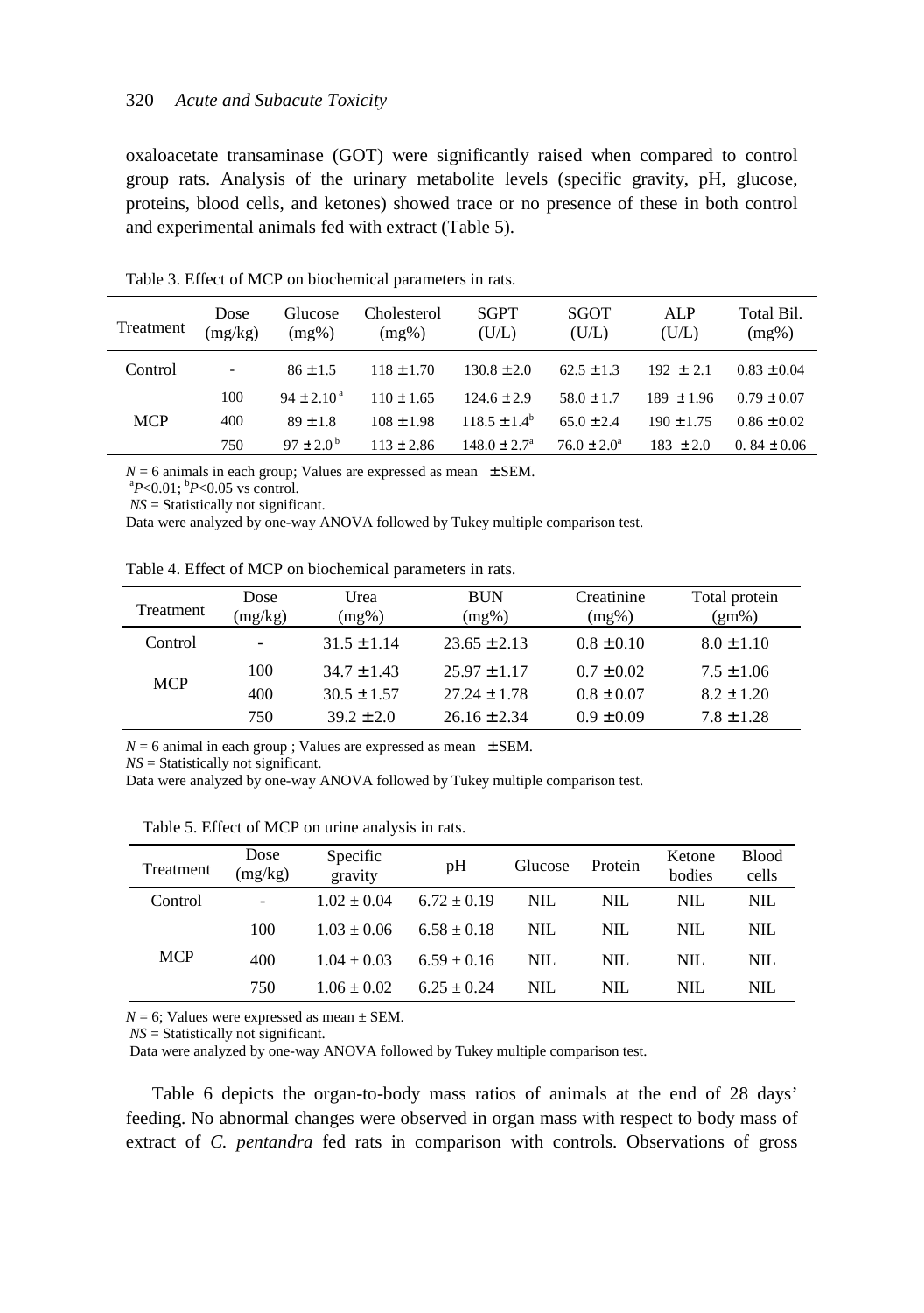pathology immediately after dissection, on rats of all groups were found to be uniformly healthy, lacking in any apparent pathological abnormalities.

| Treat-<br>ment | Dose<br>(mg/kg) | Liver           | Kidney          | Heart           | Lungs           | Spleen          | <b>Brain</b>    |
|----------------|-----------------|-----------------|-----------------|-----------------|-----------------|-----------------|-----------------|
| Control        | -               | $4.02 \pm 0.17$ | $1.30 \pm 0.19$ | $0.72 \pm 0.03$ | $1.72 \pm 0.14$ | $0.90 \pm 0.07$ | $1.85 \pm 0.16$ |
|                | 100             | $4.05 \pm 0.30$ | $1.33 \pm 0.17$ | $0.76 \pm 0.04$ | $1.65 \pm 0.12$ | $0.97 \pm 0.08$ | $1.96 \pm 0.12$ |
| <b>MCP</b>     | 400             | $4.12 \pm 0.16$ | $1.37 + 0.34$   | $0.69 \pm 0.02$ | $1.70 \pm 0.10$ | $1.06 \pm 0.06$ | $2.0 \pm 0.14$  |
|                | 750             | $3.97 \pm 0.13$ | $1.33 \pm 0.20$ | $0.74 \pm 0.05$ | $1.76 \pm 0.16$ | $1.15 \pm 0.18$ | $1.72 \pm 0.25$ |

Table 6. Effect of methanol extract of MCP on weight (GM) of vital organs of rats.

 $N = 6$  animal in each group; Values are expressed as mean  $\pm$  SEM.

*NS* = Statistically not significant.

Data were analyzed by one-way ANOVA followed by Tukey multiple comparison test.

Histopathological examination of the liver and kidneys in the control and the *C. pentandra* extract fed groups showed no differences, indicating that feeding these *C. pentandra* extract of roots at these levels to the rats did not result in any adverse toxicological effect on these organs (Figs. 1 and 2).









Fig. 1. Histopathological studies of liver - subacute toxicity studies; (a) section of liver treated with normal saline, (b) section of liver treated with MCP (100 mg/kg), (c) section of liver treated with MCP (400 mg/kg), (d) section of liver treated with MCP (750 mg/kg).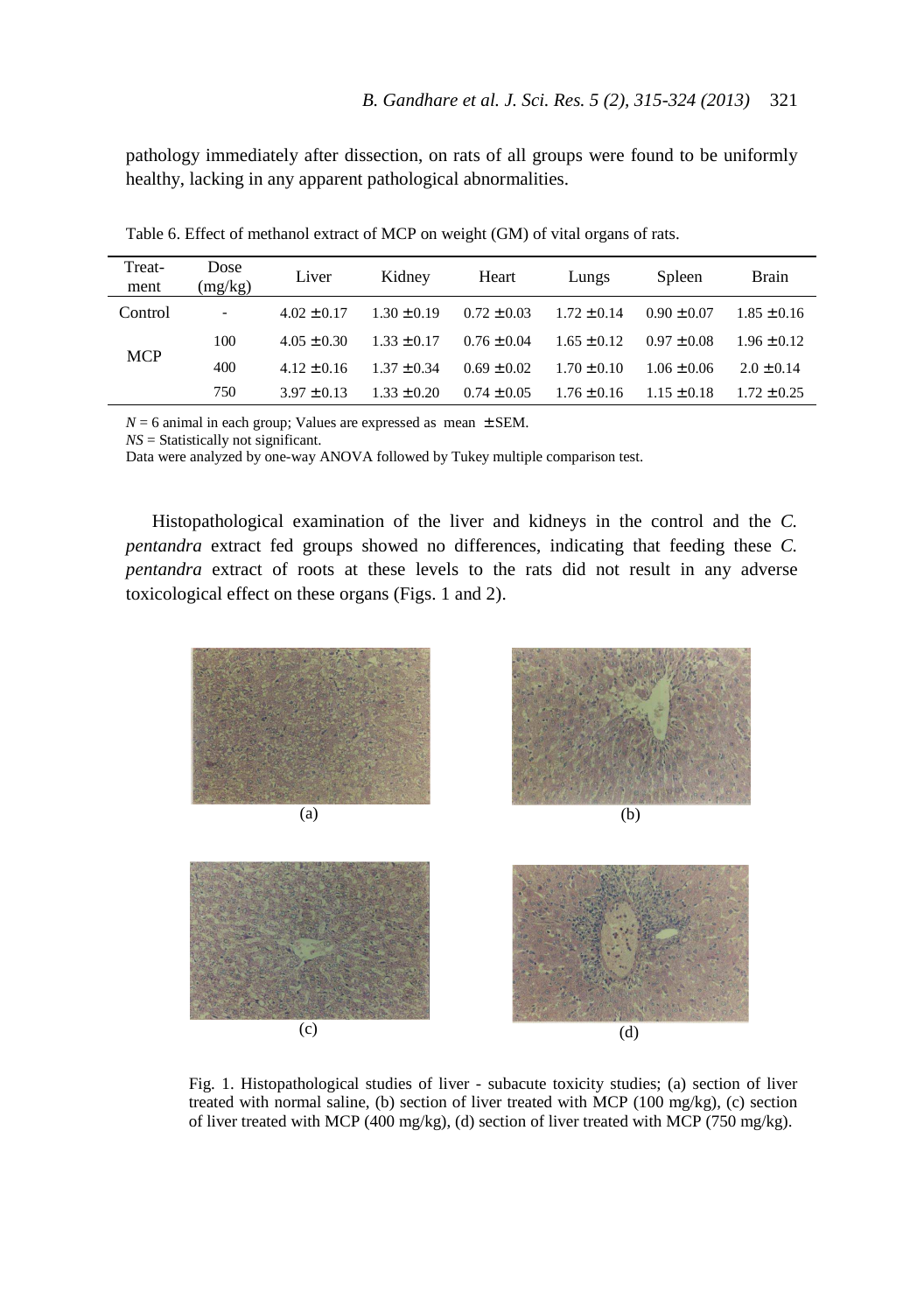

Fig. 2. Histopathological studies of kidney - subacute toxicity studies; (a) section of kidney treated with normal saline, (b) section of kidney treated with MCP (100 mg/kg), (c) section of kidney treated with MCP (400 mg/kg), (d) section of kidney treated with MCP (750 mg/kg).

The purpose of this study was to look at the toxicity profile of the *C. pentandra*. A 28 day study is considered a subacute study, which is well accepted for eliciting any toxicity on long-term feeding. It gives valuable information on the cumulative toxicity of a substance on target organs or physiological and metabolic effects of the compound at low dose on prolonged exposure. A wide variety of adverse effects can be detected from subacute toxicity studies. The result from such studies can provide information, which will aid in selecting dose level. The long term safety level of a compound can be predicted from acute or shorter than subacute studies. Acutely nontoxic compounds may be toxic on prolonged exposure even at low dose levels due to cumulation, changes in enzyme level and disruption of physiological and biochemical homeostasis. Subacute studies are generally carried out in few days to three months.

According to Onyenyili and co-workers [15], anaemia following administration of an agent can be as a result of lysis of blood cells and/or inhibition of blood cell synthesis by the active constituents of the extract, and decrease in hematological parameters in experimental animals has been associated with anemia [16]. There was no significant change in haematological parameters in the extracts-treated animals compared to the control (Table 2), which indicates that there is no lysis of blood cells and/or inhibition in blood cells synthesis by the active constituents of *C. pentandra* extract. The above results suggest the non toxicity of *C. pentandra* in rats.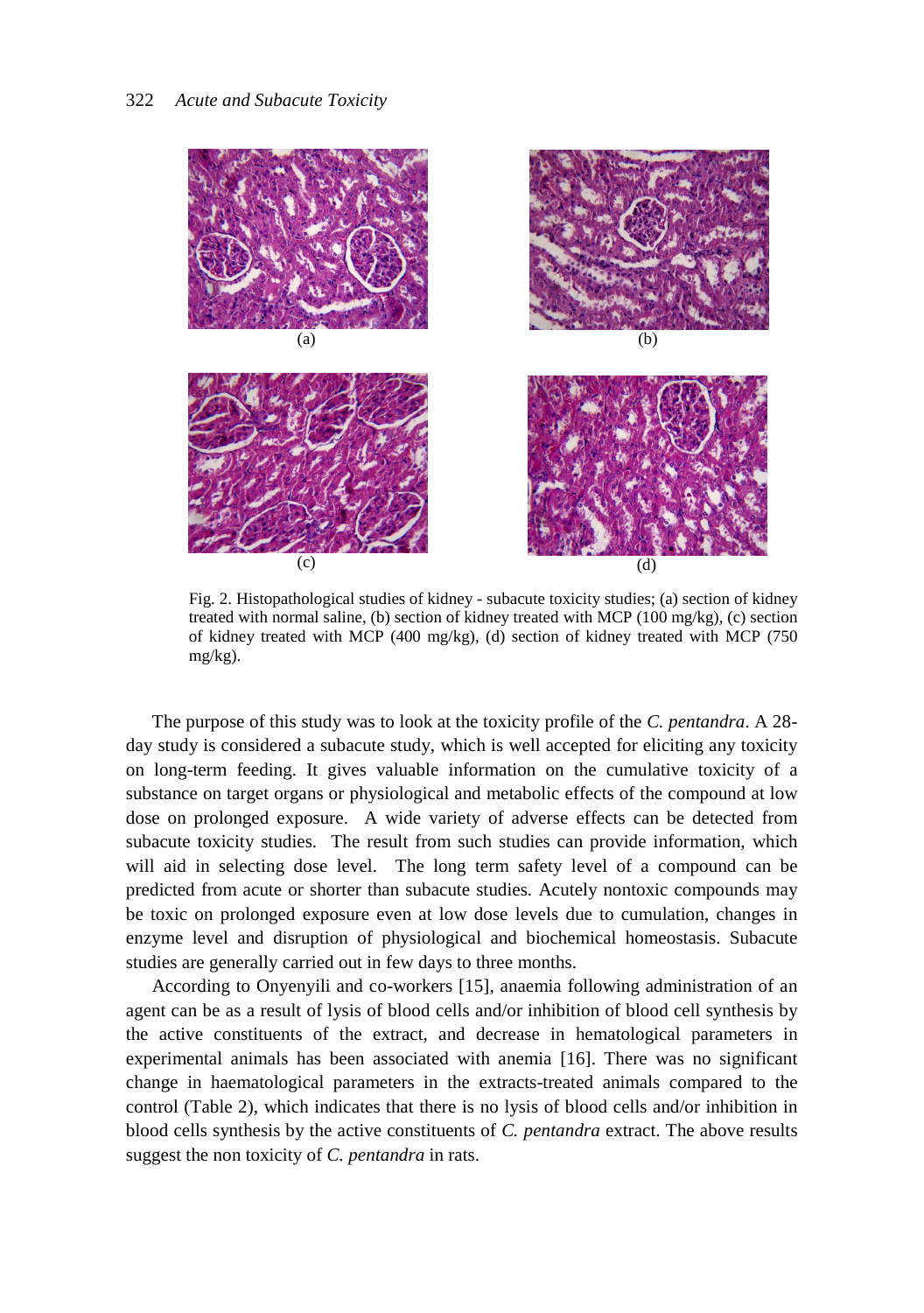Clinical chemistry parameters were statistically not significant in comparison to control groups except SGOT  $\&$  GPT levels. However, there was no alteration shown in histopathological studies of liver tissues. They are confirming the absence of adverse effects. No adverse effect has been observed in renal function test also. No mortality was recorded in rats treated with higher dose of 750 mg/kg. The toxicity study of the drug reflected the innocuous nature of this plant extracts on hepatic, renal and haemopoetic system even at high dose.

Rats treated with the various doses of the extract (100, 400 and 750 mg/kg) had no significant change in body weight. No statistically significant differences existed in the absolute and relative weights of all the isolated organs between the treated and the control rats (Table 6). Kluwe documented that the absolute organ weight has been observed to be a relative sensitive indicator of nephrotoxicity for known nephrotoxicants [17]. An increase in kidney weight (either absolute or relative) indicates nephrotoxicity [17]. The *C. pentandra* did not induce any toxic effect on the kidneys and the other organs going by this indicator, since the absolute and relative weights of the organs were not significantly different from control values.

Microscopic data together with the data of macroscopic evaluation of the animals' organ showed that both test and control groups were practically healthy. According to the data of histological examination, no toxic or allergic effects of *C. pentandra* were detected in the test group. No local irritating effects of the drug preparation were observed in the test group during the study period. Our experiments showed that *C. pentandra* has a safe.

In histopathological studies, the liver of treated animals showed normal histological feature at 100, 400 and 750 mg/kg. No degeneration of hepatocycle, focal steatosis, congestion of central vein and inflammation of portal tract when compared with control animals. The kidney of treated rats showed normal glomeruli and there is no necrosis of tubular epithelium in the kidney. Gross examination of liver and kidney on histology did not reveal any abnormalities. Thus, it was concluded that *C. pentandra* did not produce any toxic effect in male albino rats.

## **4. Conclusions**

No mortality was recorded in experimental animals treated with the drug orally at a dose of 750 mg/kg . The toxicity study of the drug reflected the innocuous nature of this plant extracts on hepatic, renal and haemopoetic system even at high dose level of daily administration for 28 days in rats. From the above results, it is clear that the *C. pentandra* did not produced toxic effect in rats.

## **References**

- 1. K. R. Kirtikar and B. D. Basu, Indian medicinal plants, Vol 1 (International book distributors, Dehardun, India, 1999) pp. 358-360.
- 2. J. P. Lee and R. L. Dixon, Env. Health Perspect. **24**, 117 (1978). http://dx.doi.org/10.1289/ehp.7824117 PMid:17539139 PMCid:1637207